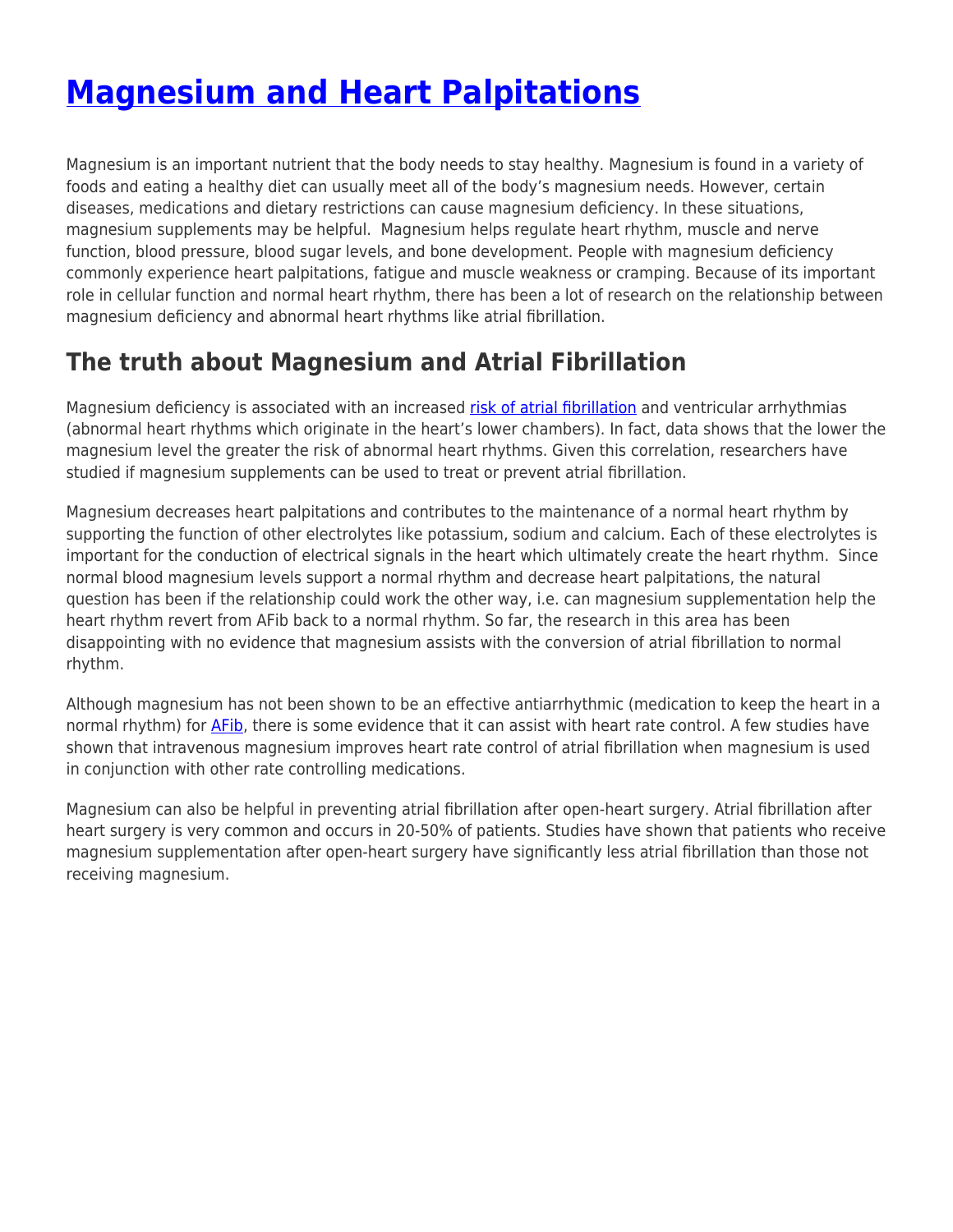

#### **Does Magnesium help with AFib?**

Magnesium may not be effective at terminating atrial fibrillation, but it does play a vital role in normal heart function. If you have atrial fibrillation, it is not uncommon that your doctor will order blood work which includes magnesium. This is checking the level of magnesium in the blood. Only 1% of magnesium in the body is found in the blood (serum magnesium). The remainder is stored in bones and tissue. If the serum magnesium is low, a magnesium supplement may be recommended. This is not because the magnesium is going to make the AFib go away but because normal magnesium levels can assist with normal electrical conduction in the heart. Magnesium calms the electrical system and helps slow the heart rate. So while it may not treat the atrial fibrillation, there is a correlation between magnesium and maintenance of a normal heart rhythm.

Magnesium may have a positive effect on blood pressure, type 2 diabetes, and heart disease. Each of these is a risk factor for atrial fibrillation. Therefore, if normal magnesium levels or magnesium supplementation improves the control of these diseases it could indirectly decrease risk of atrial fibrillation. It is challenging to determine how much effect dietary magnesium has on the blood pressure, type 2 diabetes or heart disease. This is because foods that are high in magnesium are also high in calcium, potassium and other nutrients that also prevent or improve control of these diseases.

[SCHEDULE A FREE CONSULATION](https://fixafib.com/contact/)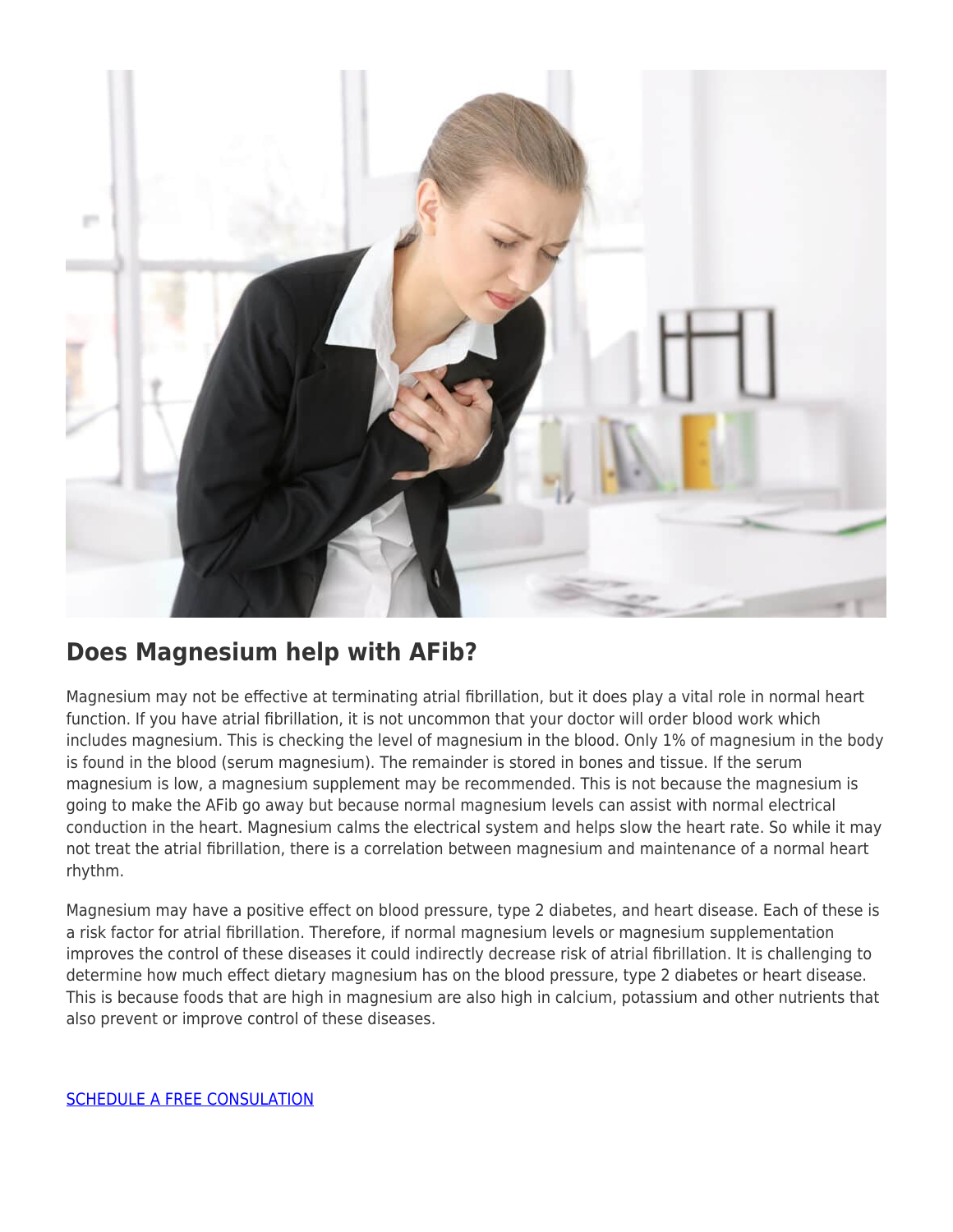### **Different types of Magnesium Supplements**

The balance of magnesium in our bodies is important. Too much magnesium can be dangerous and at very high levels can lead to death. Luckily, this is very rare. Likewise, too little magnesium is dangerous and very low levels can cause severe muscle cramping, seizures and dangerous abnormal heart rhythms. While severely low levels of magnesium is also uncommon, mildly low levels of magnesium happens frequently in the general population. The most common symptoms of mild magnesium deficiency are heart palpitations, muscle weakness, fatigue, loss of appetite and mild muscle cramps.

Magnesium is found in foods like:

- Beans, nuts, seeds, whole grains, and green leafy vegetables (such as spinach)
- Fortified breakfast cereals and other fortified foods
- Milk, yogurt, and some other milk products

Even though magnesium is widely available in food, it is estimated that [50% of Americans do not get the](https://www.crnusa.org/resources/americans-do-not-get-all-nutrients-they-need-food) [recommended dietary intake.](https://www.crnusa.org/resources/americans-do-not-get-all-nutrients-they-need-food) Men older than 70 and adolescents are the least likely to get enough dietary magnesium. The recommended daily intake of magnesium is 400-420 mg for men and 310-320 mg for women.

Aside from getting magnesium from food, magnesium is also found in multivitamins and dietary supplements. There are different forms of magnesium found in supplements and some are more easily absorbed by the body than others. Magnesium citrate, magnesium aspartate, magnesium lactate and magnesium chloride are more readily absorbed than magnesium sulfate and magnesium oxide.

Gastrointestinal distress and diarrhea are common side effects of magnesium supplements. Sustained release formulations deliver the magnesium more slowly so there are fewer side effects. Because the magnesium is released slowly, it is also better absorbed so lower doses are needed which can also reduce side effects.

Vitamins and dietary supplements are not regulated by the U.S. Food and Drug Administration. This means that, for example, a magnesium supplements manufacturer is not required to provide 'proof' that the supplement is safe, contains the advertised amount of magnesium and does not have any harmful additives. Your healthcare provider may be able to recommend a specific brand. Otherwise, you can look for magnesium supplements that are tested by an outside party such as ConsumerLab.com, NSF Vitamin and Supplement Certification, or U.S. Pharmacopeia (USP) Dietary Supplement Verification Program. A supplement company can contract with one of these companies to monitor their manufacturing practices and verify the overall product quality. These outside parties do not conduct tests to confirm the efficacy of the supplement but rather that the supplement contains what it says it contains, does not have harmful contaminants and is manufactured using good manufacturing practices.

#### [CALCULATE YOUR RISK](https://fixafib.com/risk-calculator/)

#### **Who is at risk for low magnesium levels?**

Magnesium levels in the body are regulated by the kidneys. In the short term, low magnesium intake will not cause any problems. Normal kidneys will adjust the amount of magnesium absorbed or excreted based on the body's magnesium balance. However, long-term low magnesium intake and certain medications and diseases can interfere with this process and lead to magnesium deficiency.